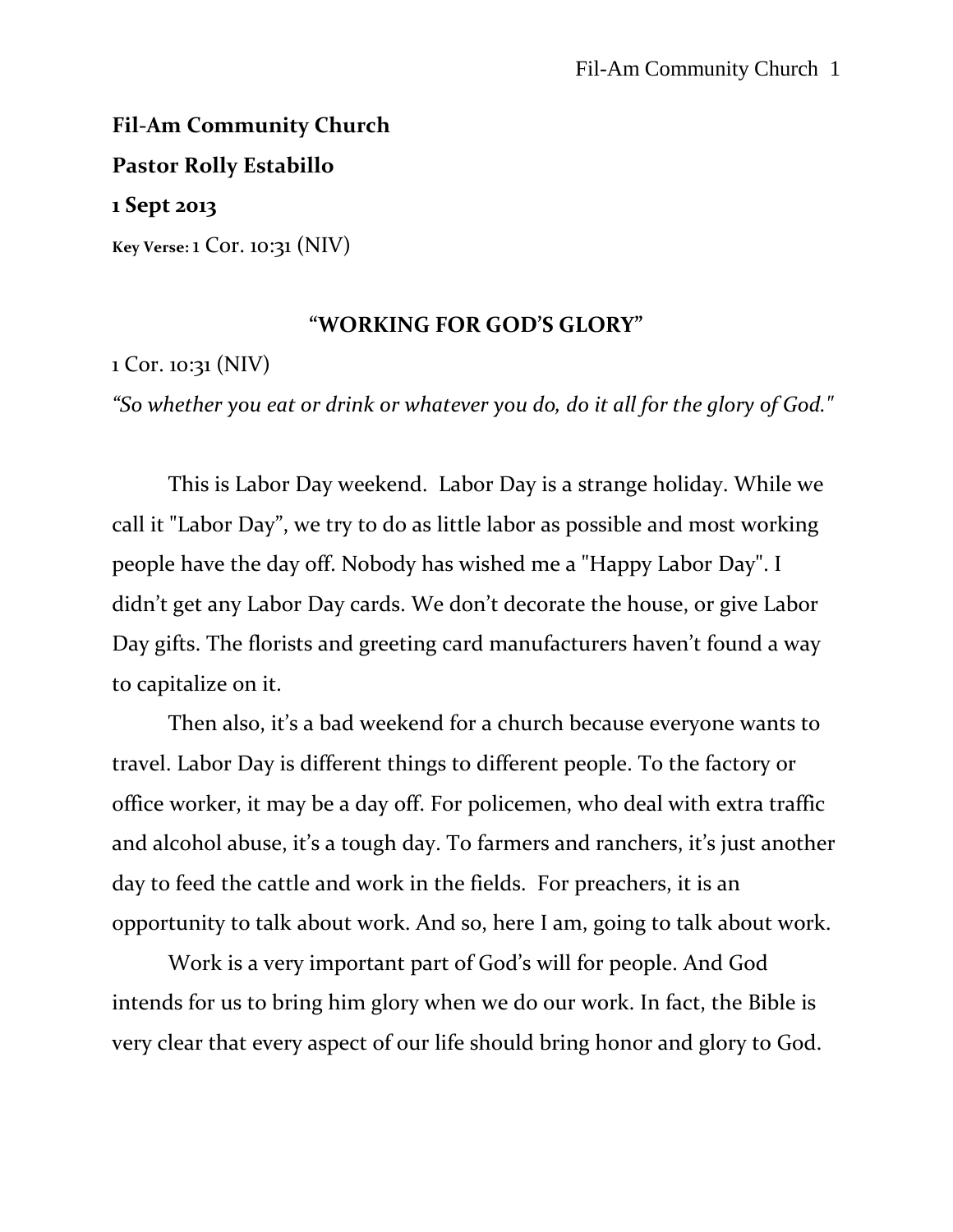Please get your Bibles and turn to 1 Corinthians 10:31 and let's read together, *"So whether you eat or drink or whatever you do, do it all for the glory of God."*

Whatever you do… this includes the work we do in the office, in school, at home, in church, and what-have-you. And no matter who you are, you have work to do. You might be a homemaker, a student, a factory worker, work in an office, or maybe a retiree, but you definitely have some type of work you are involved with. And whether you knew it before today or not, the Bible has a lot to say about your work.

What I'd like to share with you this morning are Principles for Christian Workers. There are three of them. These principles, if truly lived out in your work environment, will make you the type of worker that God will be proud of, and will give you the confidence you need to know that you are working as God intended.

#### **1. MY WORK IS WORK DONE FOR GOD**

You might be an office worker, hospital worker, factory worker, working student, housekeeper, but if you are a Christ follower, your work is ultimately done for God.

*"Whatever you do, work at it with all your heart, as working for the Lord, not for men."* – Colossians 3:23

This verse tells us that ultimately our goal in all of our work is to please God.

Author Howard Hendricks sat in a plane that was delayed for take off. After a long wait, the passengers became more and more irritated. Hendricks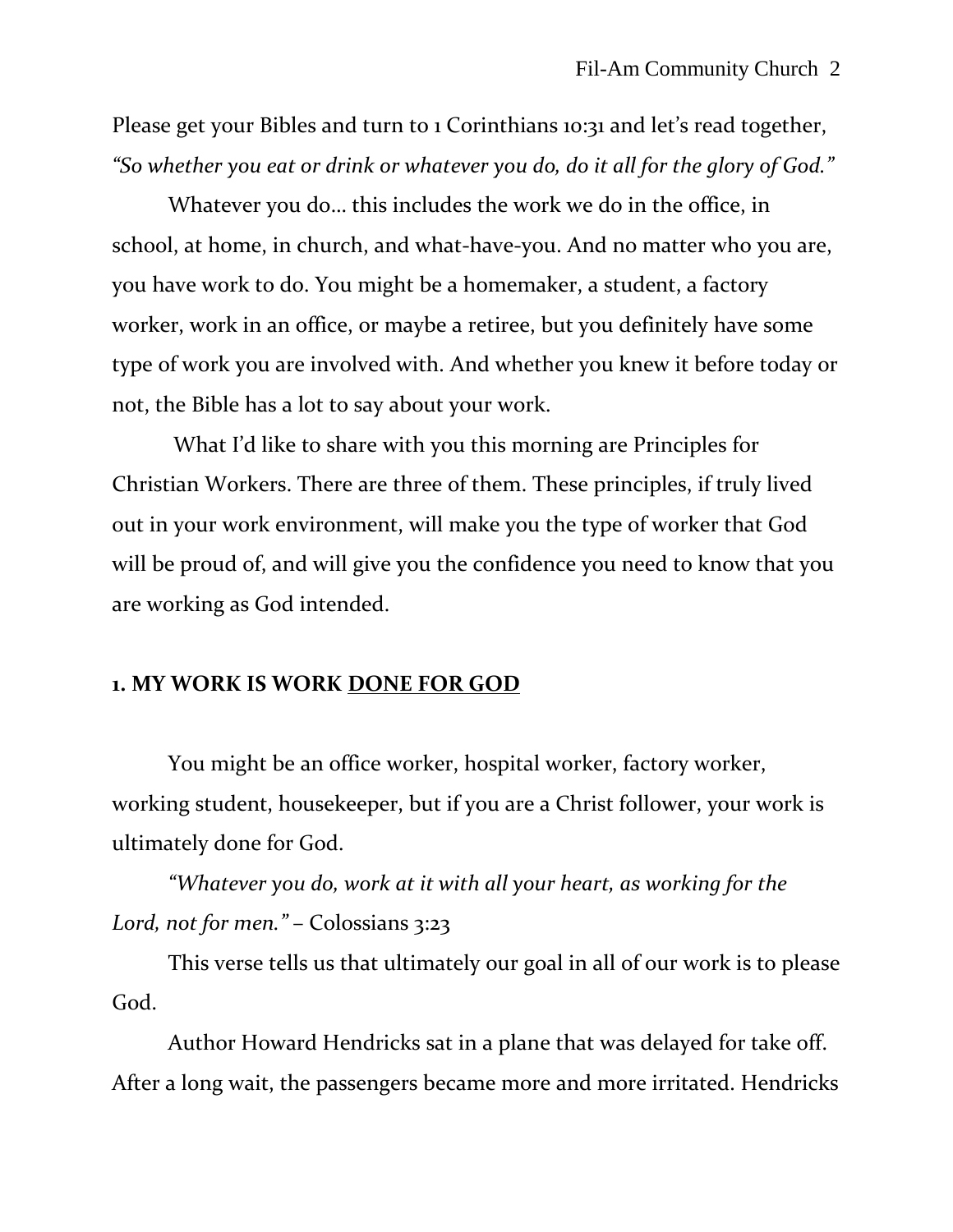noticed how gracious one of the flight attendants was as she spoke with them.

After the plane finally took off, he told the flight attendant how amazed he was at her poise and self-control, and said he wanted to write a letter of commendation for her to the airline.

The flight attendant replied that she didn't work for the airline company, but for Jesus Christ. She said that just before going to work she and her husband prayed together that she would be a good representative of Christ.

That is what the Bible is talking about when it says to do everything as though we were working for the Lord. Whatever work I'm doing, whatever my occupation is, whether I'm a sales clerk, an accountant, a computer programmer, a nurse, a lawyer, etc., ultimately my boss is God and not any human being.

I work to please God, not men. And when I do that, men are pleased as well because of the dedication and integrity I bring to my work.

Now, I know how difficult sometimes it can be in the workplace – I've worked in an office where there were always intrigues and gossip. I also remember working for a boss who easily blurts out the four-letter word whenever something goes wrong at work. Can you relate to that?

I say all that to let you know I've been out there in the marketplace and I know what it is like, and I know how difficult it can be. But I also know from personal experience that when I begin to work as if I were working for God it changes my entire perspective on what I am doing.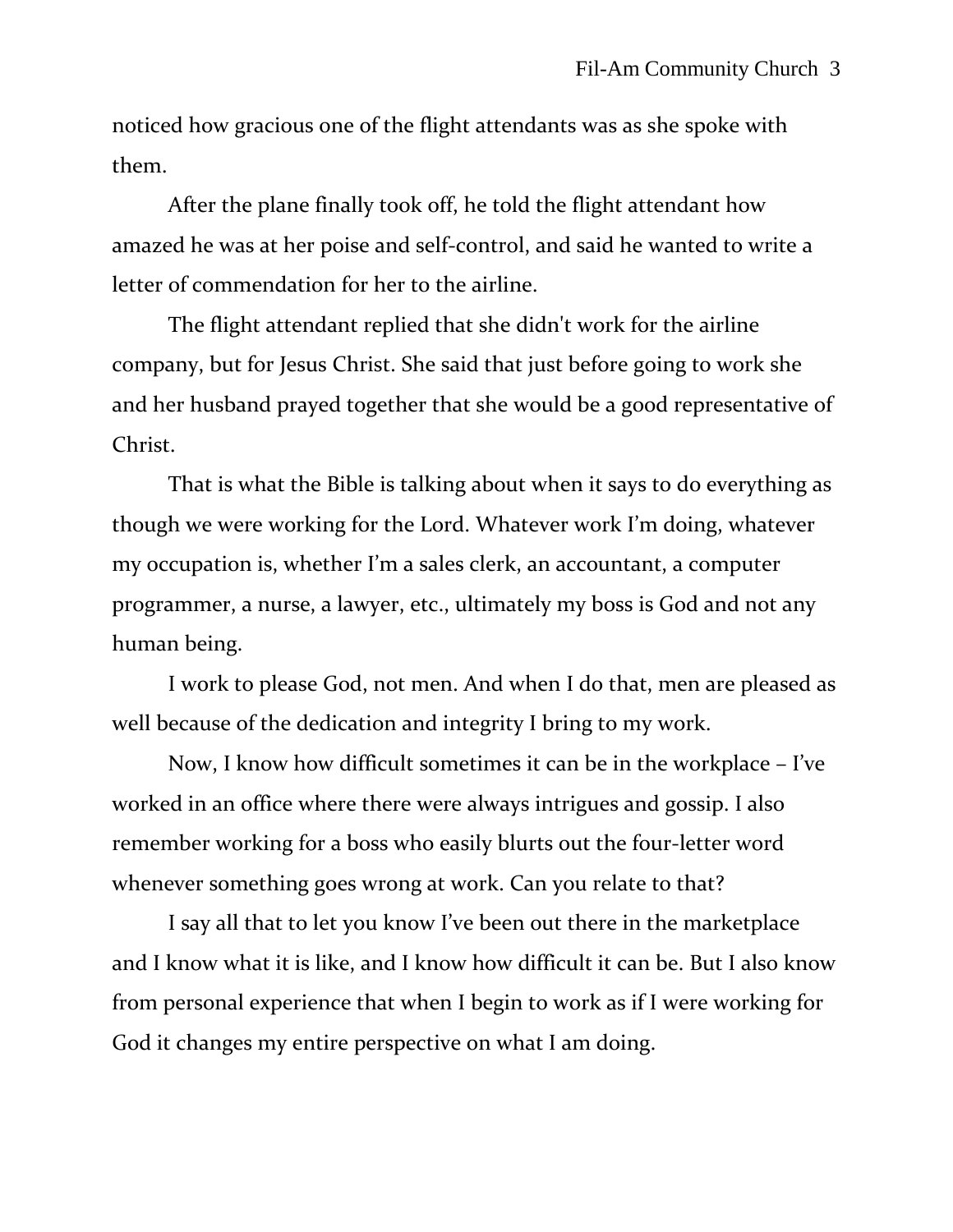Now, working for the Lord also means putting in time and effort that is expected of you at work. I remember when I was working for the Development Bank of the Philippines. We didn't have any timekeeping machine. What we had was just a simple log sheet where on one column, you wrote your name and in the next column you wrote the time you arrived. And you know what, everyday, almost everyday, you would see a long list of names on one page having the same arrival time. So, someone writes 8:05, and throughout the page, it's 8:05, it never changes.

Nowadays, in offices, people surf the internet more than they do their actual work. But before the internet, there was the phone. Lots of people spent company time making phone calls to whoever.

This is just like Mrs. Smith who applied for a job. "So tell me, Mrs. Smith," asked the interviewer, "have you any other skills you think might be worth mentioning?"

"Actually, yes," said the applicant modestly. "Last year I had two short stories published in national magazines, and I finished my novel."

"Very impressive," he commented, "but I was thinking of skills you could apply during office hours."

Mrs. Smith explained brightly, "Oh, that was during office hours."

So, my point is, working for the Lord means being honest with our time and effort as it relates to our work. Remember, our real boss is God and he knows what we are doing whenever our earthly boss is not looking.

# **2. MY WORK SETS THE STANDARD FOR OTHERS**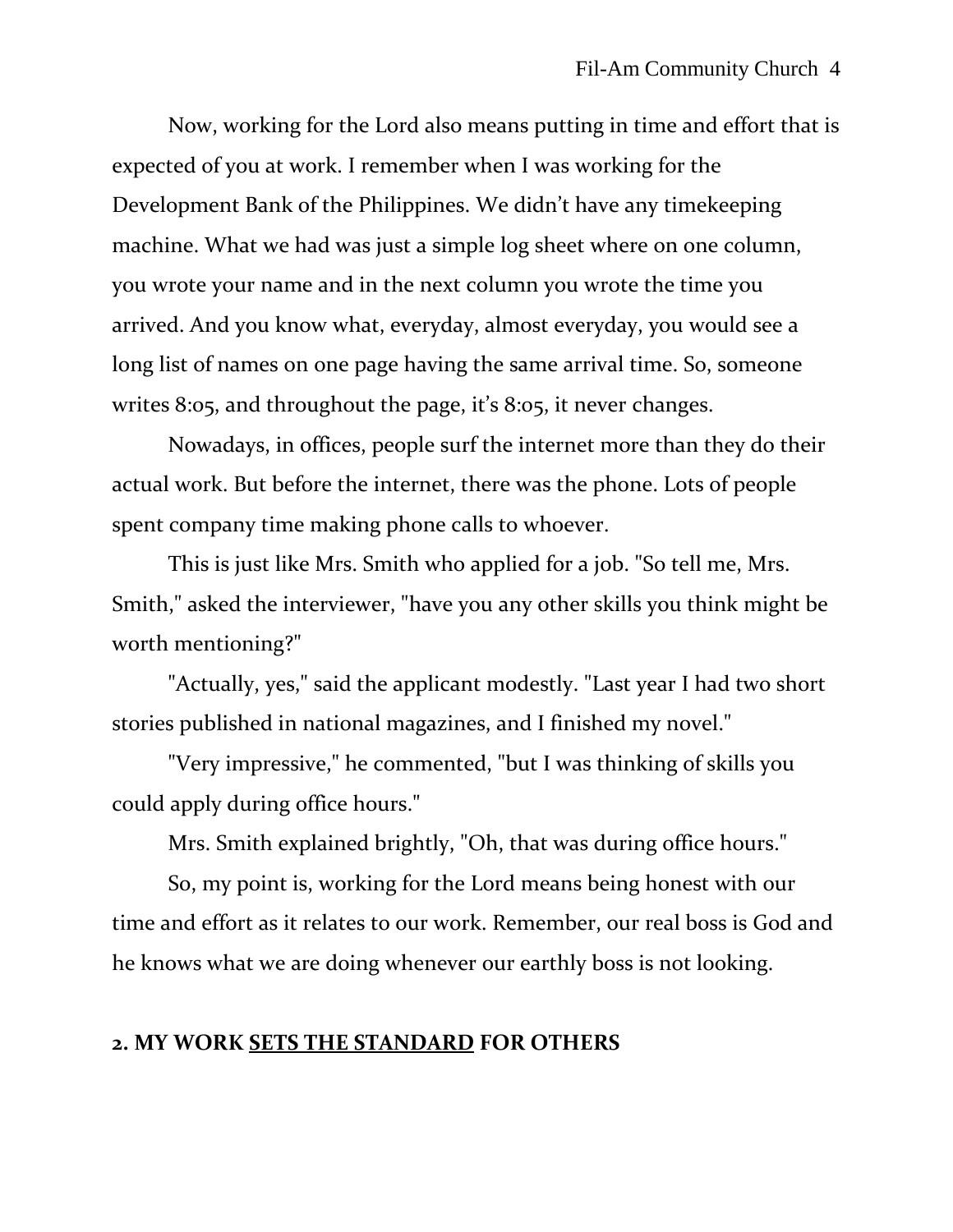Andrew Carnegie, who was the richest man in the world years ago, once said, "the average person puts only 25% of his energy and ability into his work. The world takes off its hat to those who put in more than 50% of their capacity, and stands on its head for those few and far between souls who devote 100%."

I believe that Carnegie is correct in his observation.

Many have gotten so used to a lackluster performance that when someone puts in the most minimal effort they are congratulated for their hard work. And again, this applies whether you're in the workplace, a student, or whatever.

I read about a pastor who built cabinets for a living before he entered the ministry. He worked with a guy named Don. He noticed that Don would disappear from his workbench for an hour or so at a time and no one knew where he was. One day he walked back to where they kept huge pallets of  $4 x$ 8 sheets of plywood stacked up at least 15 feet in the air. And there he saw Don climbing down the side of the stack. He asked Don what he was doing and he confided in him that every day he climbed up there to take a nap where no one could see him. Oh, and to top it all off, Don was considered one of the best and hardest working cabinetmakers.

Now what Don did was wrong for anyone, but it would be especially wrong for a Christian, because, as you remember, we are working for God. And since we are working for God, we want to set the highest standard for what can be expected.

*"Slaves, submit yourselves to your masters with all respect, not only to those who are good and considerate, but also to those who are harsh. For it is*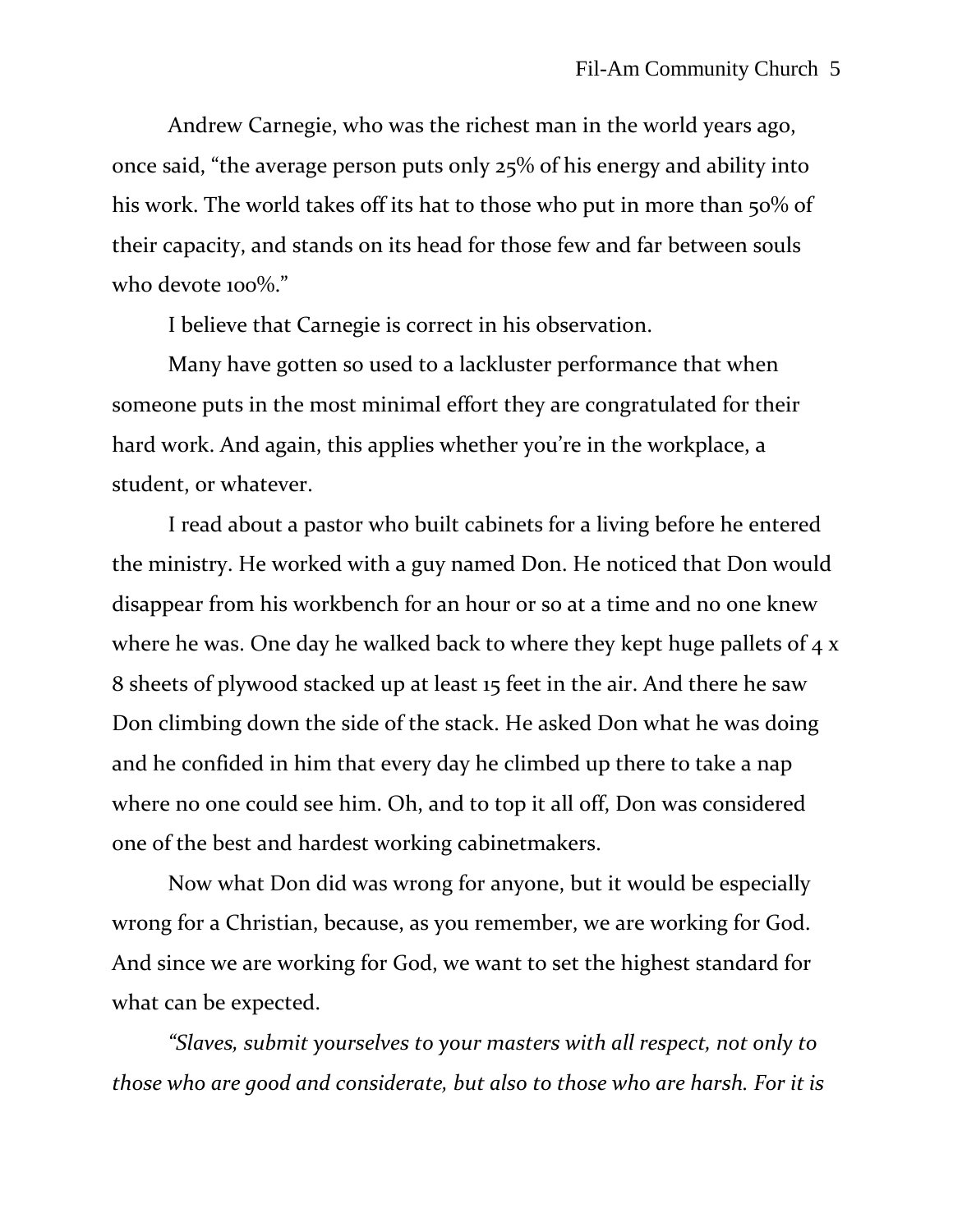*commendable if a man bears up under the pain of unjust suffering because he is conscious of God."* – 1 Peter 2:18-19 (NIV)

Now at the time this text was written, slaves and masters had a little bit different role than what we probably think because we always think of those terms based on the history of slavery in the United States. But the slaves of that day were much closer to employees than they were slaves. Some of them were laborers, but many of them were professional people, including medical doctors. Of course, they didn't have the freedom that we do to just quit one job and go to another, but much of their situation was similar to our own. The reason I point this out to you is to demonstrate that what Peter wrote for them is still relevant and applicable to us today. We are to accept the authority of those over us and do what they say, as long as what they tell us to do doesn't compromise the biblical principles we are living by.

In my former church, someone confided in me that her boss wants her to sign some documents for him whenever he is not around. No problem if that's her signature. The problem is her boss wants her to copy his signature. Which, of course, is tantamount to forgery. Being an honest Christian, she refused.

Now, I don't know what her boss thought of her after that. But I know she set a standard for her work, a standard higher than her boss's. Because it is God's standard.

My work is work done for God. It sets the standard for others. And,

## **3. MY WORK ENABLES ME TO SUCCEED**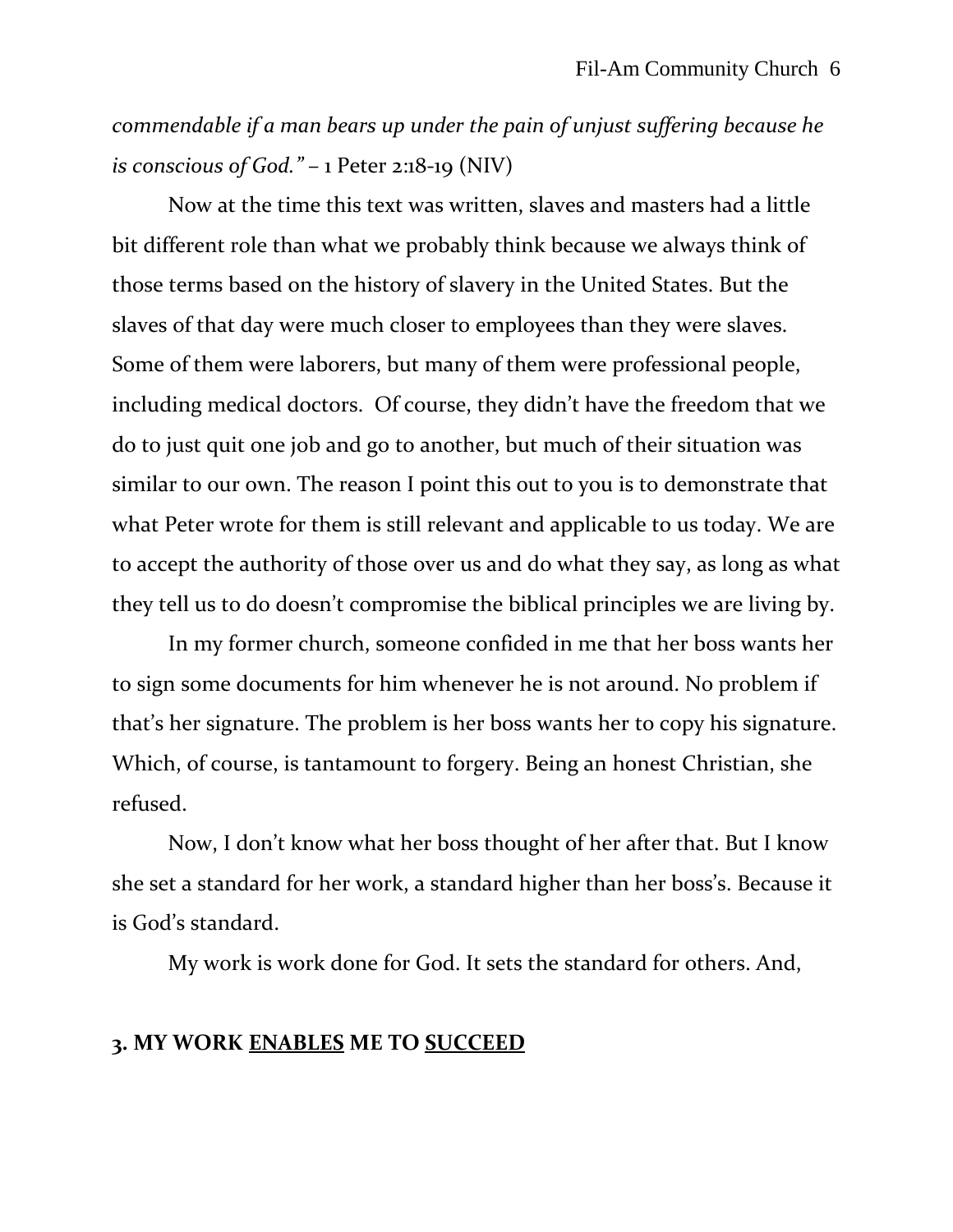In the Christian world today we have two extremes views when it comes to thinking about success, especially when we talk about financial success.

On the one hand we have the "prosperity" preachers, who preach what is commonly called "the health and wealth gospel" that says God wants all Christians to be rich and He wants all Christians to be healthy at all times. Then on the other hand we have Christians that think it is wrong to have a lot of money and that God wants everyone to be poor to keep them humble.

Both of these extreme views are exactly that – extreme. I believe that the Bible teaches that God wants us to be successful, but we need to be careful how we define success.

First, let's consider financial success. "*All hard work brings a profit, but mere talk leads only to poverty*." – Proverbs 14:23 (NIV)

I cannot see anything wrong with making a profit, and being financially successful. I think it is great when someone is able to rise to the top of whatever profession they are in and make more money doing it. In the Bible we have the example of several men that were very wealthy by anyone's standards – men like Abraham, or David, or Solomon – and God does not condemn them for their wealth or for seeking wealth.

If someone has the drive and the ability to make something of him or herself and make millions of dollars doing it, I say more power to them. I think that becoming financially successful can be a godly thing if done right, and it gives that financially successful person the opportunity to be generous in ways he or she could not have been otherwise.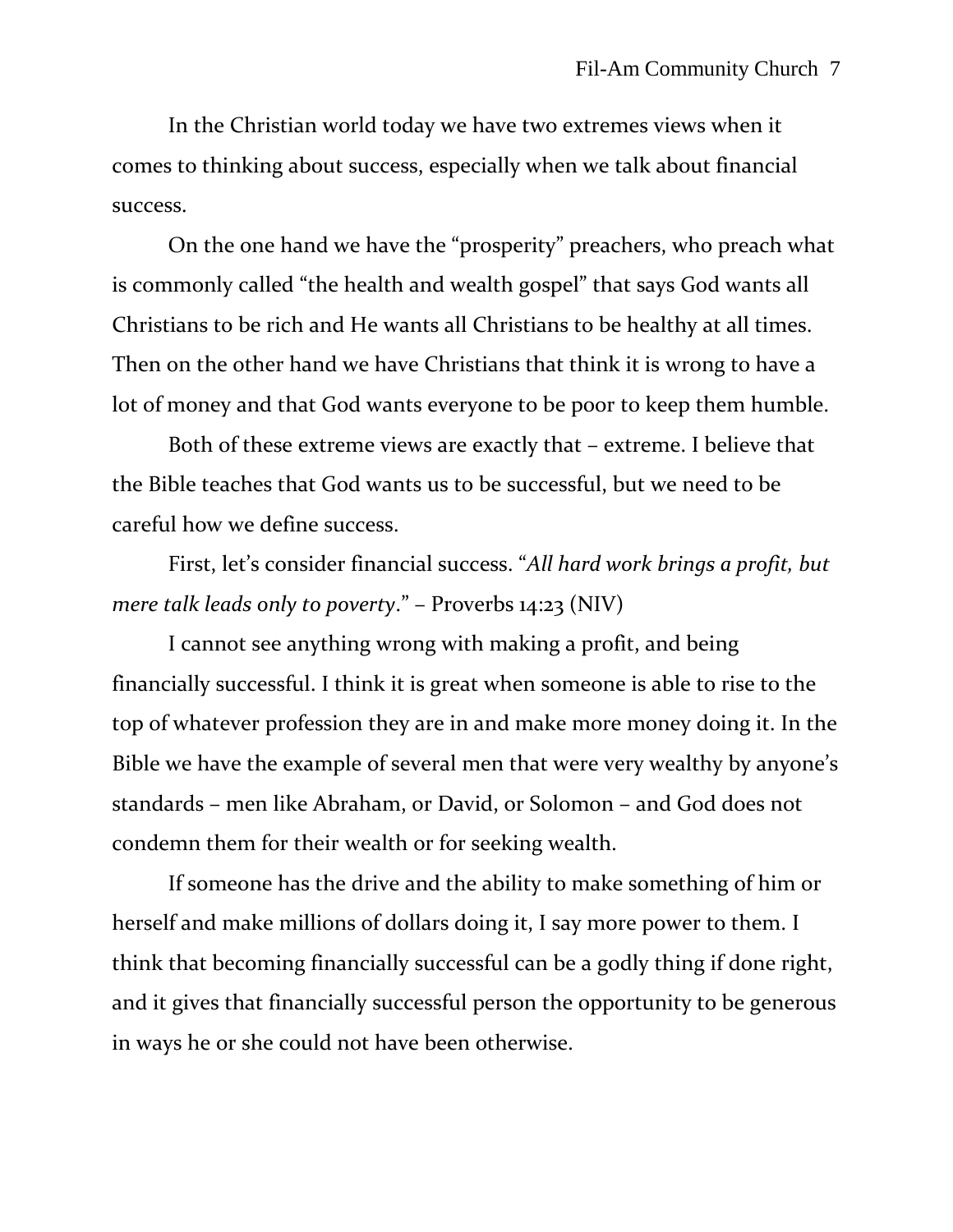Do you know how many missions and ministries of the church worldwide are able to prosper because of wealthy Christians that give to them? Probably a whole lot more than you think. So this can be a very good thing in many different ways. On the other hand, if we think that the accumulation of wealth alone is a good definition of success we are sorely mistaken.

While most of us would consider a wealthy person a success, there are many wealthy people who have sacrificed the success of their family, or the success of their faith in their drive to possess more and more.

In May of 2005, after nine seasons, the popular sitcom "Everybody Loves Raymond" broadcast its final episode. The star of the show, Ray Romano, went from being a struggling stand-up comedian to being one of the highest-paid actors on television. At the conclusion of the last day's filming, Romano spoke to the studio audience, reflecting on his past and his future. He read from a note his brothers had stuck in his luggage the day he moved from New York to Hollywood, nine years earlier.

"My older brother Richard wrote, 'What does it profit a man, if he gains the whole world, and loses his soul?'" said a tearful Romano. Then, he added "Now I'm going to work on my soul."

Ray Romano is a very funny guy, and he has made a lot of money by being one of the best in his field, but he admitted that while he was successful in one area of his life, he had been neglecting the most important area…his own soul.

I know some pretty poor people who I would consider successful, and I know some pretty rich people I would consider successful, and I know a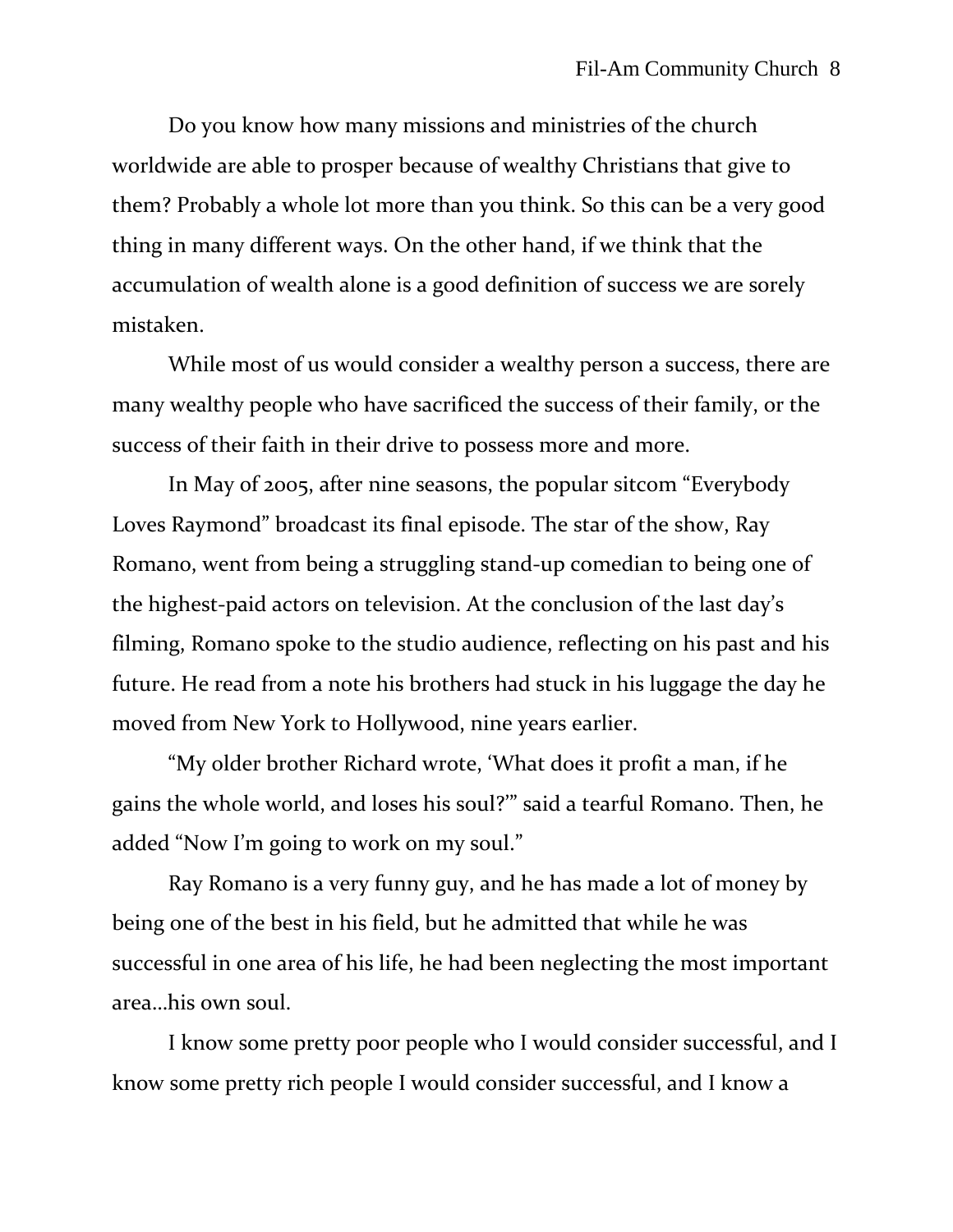whole lot who are somewhere in between. Because true success is not based on how much money you have in the bank, but on the condition of your soul, and on the love you give and receive from your family, and on the relationship you have with God.

If you are able to make a lot of money and also be a success in these areas, that is great, but never neglect the most important areas for those are the areas that are going to count the most in the long run.

The basic biblical principle for success is this – work as hard as you can and do what you can to move ahead and achieve as much as possible – as long as you don't have to sacrifice your friends, your family, and your faith in the process.

In 1993, Benny Hinn, one of the foremost and popular preacher of the "Prosperity Gospel" went to the Philippines. The prosperity gospel, otherwise known as the "Name It and Claim It" theology, says that all you need to do to make things happen in your life is to confess the Word of God. It means that if you want to get rich, just speak verses from the Bible about getting rich and you will get rich sooner or later. Benny Hinn doesn't hold that view anymore because his trip in the Philippines changed his outlook.

In an interview with Charisma magazine, he says, "Some of the most precious Christians live there amid such poverty, such need. Yet you see such satisfaction, such fulfillment with them. They are happier than many Christians I know in America who have everything."

And he continues, "The teaching on prosperity has gone too far. It has become a business. It is no longer 'give so you will bless somebody.'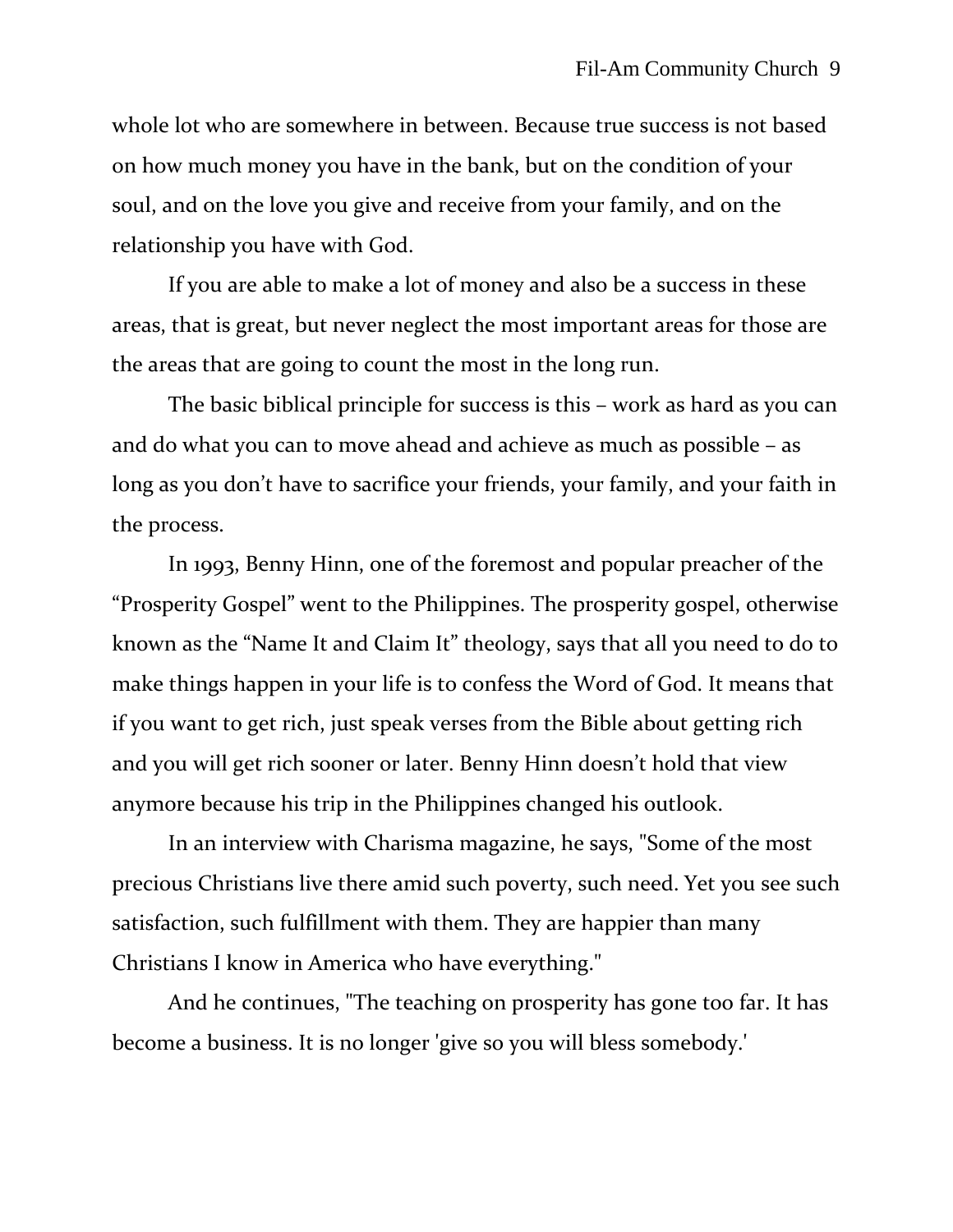It has become 'give to get.' It has become selfish, worldly. ...I feel terrible that I once put too much emphasis on material prosperity. And now I am saying, 'Lord, please forgive me.'" Whether Hinn still has this conviction today is another story.

Tomorrow morning some of you are going to drive into the office, some into the shop, others will be going to school, and some will be working from home. No matter what you do these principles apply. God doesn't just want to be your God on Sunday mornings or during your devotional time – He wants you to take Him to work with you and allow Him to work through your life even there.

Are you willing to start doing that right now? More importantly, are you willing to work on your soul right now with the help of God? The truth is, the work on your soul has already been accomplished by Jesus Christ on the cross. He labored hard for your soul, went through the most agonizing experience any person could ever gone, because he loves you. He was persecuted, tortured, and nailed on the cross so that you don't have to work for your salvation.

People think that being saved or going to heaven means doing something to please God. But you know what will please God? It is acknowledging that you cannot do anything to save yourself and just putting your faith in Christ as your personal Lord and Savior. His finished work on the cross is enough to save you. And it gets better because when Jesus rose from the dead on Easter, he conquered sin and death forever and that means you get the gift of eternal life. Isn't that amazing? You're receiving the greatest gift there is and with you doing nothing practically.